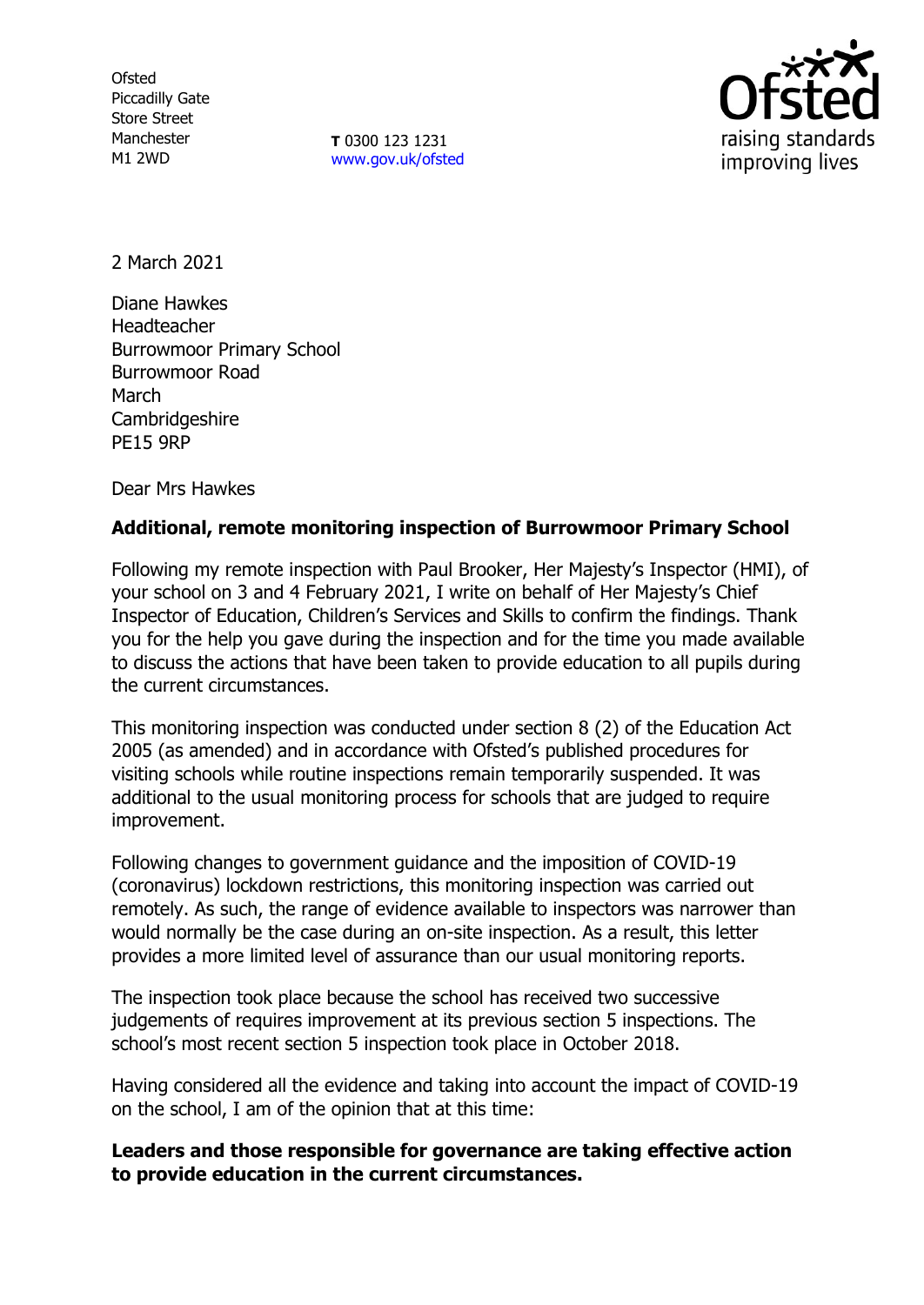

## **Context**

- Since October 2018, two new teachers, three teaching assistants, an additional special educational needs coordinator and a school business manager have been appointed. An interim executive board (IEB) has been put in place to support the current leadership team. A new governing body is expected to be in place within 12 months.
- 15% of all pupils, all in Year 4, have needed to be educated remotely for a short period during the autumn term.
- At the time of this inspection, the school was open to vulnerable pupils and the children of key workers. Approximately 15% of all pupils were being taught on site. This included approximately 40% of all pupils with special educational needs and/or disabilities (SEND) and 70% of the school's vulnerable pupils. 70% of all those attending were children of key workers.

## **Main findings**

- You and your staff have put pupils' learning and well-being at the centre of your work. You are determined to provide education to all pupils regardless of whether they are learning remotely from home or in school. Parents are positive about the things that staff have done to help pupils keep up with their remote learning. You have identified and removed barriers preventing pupils from completing their work. Pupils are being given plenty to do, in a wide range of subjects. Pupils are completing their work well and responding to the advice their teachers give them.
- Since the previous inspection, you have redesigned your curriculum. You have chosen content to enthuse pupils. Pupils at home are learning the same things as those in school. However, in some subjects it is not clear how leaders have made their decisions about what pupils should learn. As a result, it is unclear how pupils will build on this learning in subsequent years.
- You have adapted some content so that pupils can still take part in physical education and art lessons. However, modern foreign languages and design and technology are not being taught this term. You recognise that there is more work to do to ensure that new subject content builds on pupils' existing knowledge and skills throughout their primary education.
- Staff check routinely that pupils learning at home are online and doing their work. Teachers and support staff are quick to find ways to help pupils and their families so that individuals who are falling behind catch up.
- Your changes to the reading curriculum are helping the youngest pupils to become more fluent early readers. All staff are trained in how to deliver phonics effectively. Pupils in the early years and key stage 1 receive daily phonics lessons at home and in school. Teachers routinely check the sounds